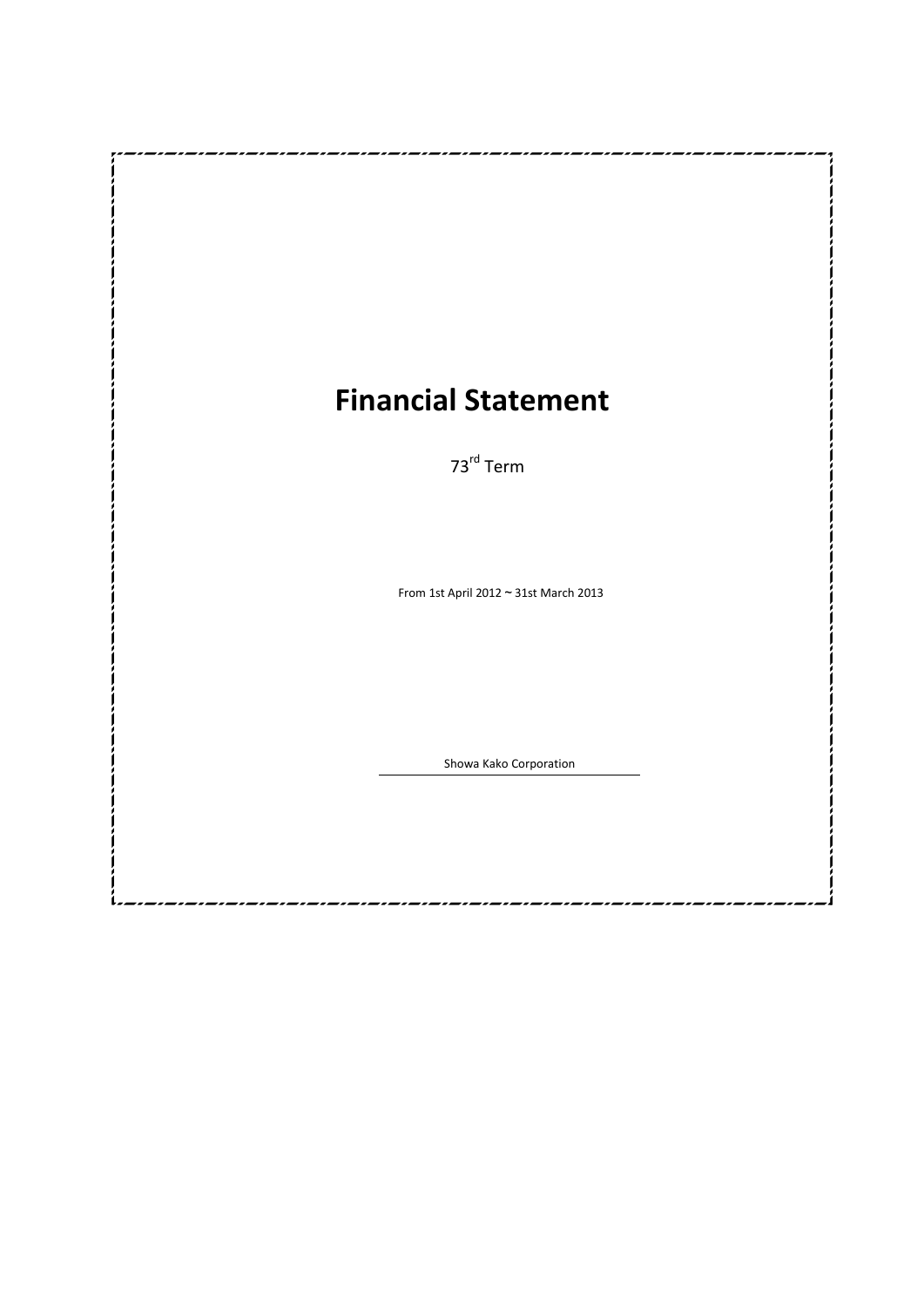## **Balance Sheet**

(31st March 2013)

(Unit : Yen )

| Showa Kako Corporation                 |                    |                                         | (Unit : Yen ) |  |
|----------------------------------------|--------------------|-----------------------------------------|---------------|--|
| <b>Assets</b>                          | <b>Liabilities</b> |                                         |               |  |
| Description                            | Amount             | Description                             | Amount        |  |
| Current assets:                        | 3,508,335,321      | <b>Current liabilities:</b>             | 1,744,348,548 |  |
| Monetary assets                        | 847,050,386        | Bills payable                           | 271,871,825   |  |
| <b>Bills receivable</b>                | 64,457,215         | <b>Accounts Payables</b>                | 882,297,813   |  |
| Accounts receivable                    | 1,359,260,736      | Arrears                                 | 40,704,475    |  |
| Investment securities                  | 231,795,199        | Corporation tax                         | 26,609,300    |  |
| Stock                                  | 434,215,382        | <b>Deposits</b>                         | 6,369,525     |  |
| Raw material                           | 73,450,074         | Short Term Loan                         | 475,000,000   |  |
| <b>Products and Goods</b>              | 437,507,860        | Account turnover                        | 92,310        |  |
| Other current assets                   | 65,598,469         | I year long term loan                   | 7,200,000     |  |
| Provision for bad debts                | △5,000,000         | Unpaid taxes                            | 34,203,300    |  |
| Fixed assets:                          | 1,819,118,642      | <b>Fixed Liabilities</b>                | 2,957,828,334 |  |
| Tangible fixed assets                  | 1,505,842,922      | Long-term Loan                          | 2,875,517,000 |  |
| <b>Building</b>                        | 29,082,497         | <b>Bonds</b>                            | 82,311,334    |  |
| <b>Buildings attached Structure</b>    | 22,886,422         |                                         |               |  |
| <b>Structures</b>                      | 36,031,882         |                                         |               |  |
| Machinery and equipment                | 1,384,901,287      | <b>Liabilities Total</b>                | 4,702,176,882 |  |
| Vehicles and other transport equipment | 60,225             | <b>Net Assets</b>                       |               |  |
| <b>Furniture and Fixtures</b>          | 32,577,040         | <b>Share Asset</b>                      |               |  |
| Land                                   | 303,569            | Capital                                 | 100,000,000   |  |
| Construction in progress               | 0                  | Capital surplus                         | 1,205,993     |  |
| Intangible fixed assets                | 858,604            | Capital reserve                         | 405,993       |  |
| Telephone utility right                | 858,604            | Other capital surplus                   | 800,000       |  |
| <b>Telephone Subscription</b>          | 0                  | <b>Accumulated Surplus</b>              | 682,914,085   |  |
| Investment                             | 312,417,116        | Profit reserves                         | 25,200,000    |  |
| Long-term debt assets                  | 68,555,668         | Other profit surplus                    | 657,714,085   |  |
| Investment securities                  | 9,400,000          | Other MPFA                              | 500,000,000   |  |
| Other investments                      | 234,461,448        | <b>Treasury Shares</b>                  | △2,987,500    |  |
|                                        |                    | Profit brought forward                  | 106,454,590   |  |
|                                        |                    | Surplus profits carried forward         | 54,246,995    |  |
| <b>Deferred assets</b>                 | 158,842,997        | <b>Total Net assets</b>                 | 784,120,078   |  |
| <b>Total assets</b>                    | 5,486,296,960      | <b>Total Liabilities and Net assets</b> | 5,486,296,960 |  |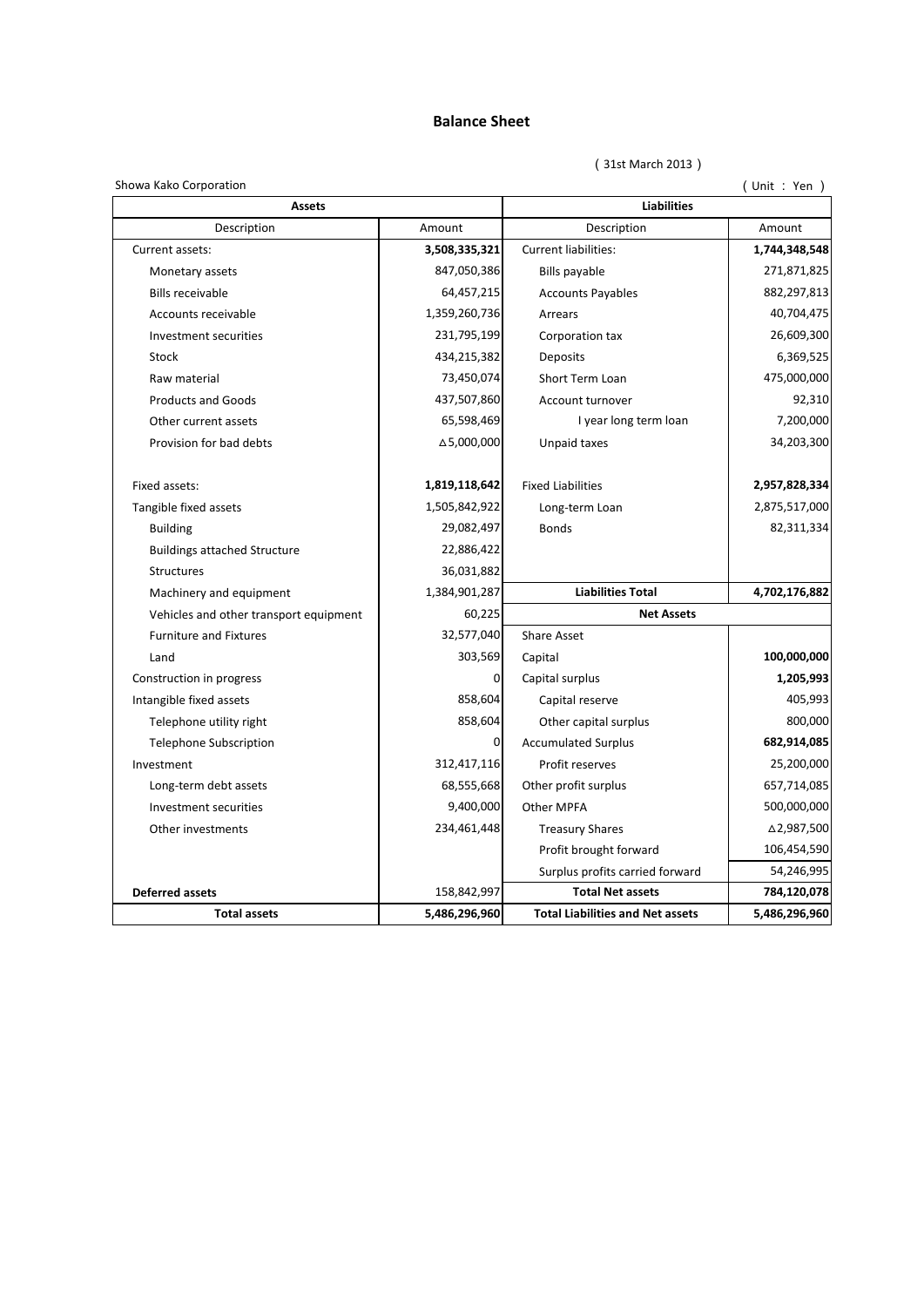### **Profit and Loss Statement**

#### (2012/4/1-2013/3/31)

| Showa Kako Corporation<br><b>Description</b>     | Amount        | Unit: Yen     |
|--------------------------------------------------|---------------|---------------|
|                                                  |               |               |
| <b>Sales</b>                                     |               | 7,765,259,067 |
| Cost of sales                                    |               |               |
| Opening Inventory                                | 509,866,340   |               |
| Cost of Production and Total Purchase            | 6,748,384,807 |               |
| Total                                            | 7,258,251,147 |               |
| Closing inventory                                | 434,215,382   | 6,824,035,765 |
| Gross profit                                     |               | 941,223,302   |
| Sales and general administrative expenses        |               | 590,328,352   |
| Operating profit                                 |               | 350,894,950   |
| Non Operating profit                             |               |               |
| <b>Interest Earned</b>                           | 5,929,232     |               |
| <b>Dividend Earned</b>                           | 2,420,358     |               |
| Miscellaneous income                             | 40,542,989    | 48,892,579    |
| Non Operating expense                            |               |               |
| Interest expense                                 | 78,047,541    |               |
| Miscellaneous losses                             | 143,231,540   | 221,279,081   |
| Operating Income                                 |               | 178,508,448   |
| Special profit                                   |               |               |
| Profit on disposal of marketable securities      | 2,087,440     |               |
| Profit on disposal of fixed assets               | 218,600       | 2,306,040     |
| <b>Extraordinary losses</b>                      |               |               |
| <b>Unpaid Overtime</b>                           | 1,586,828     |               |
| Buy of paid leave                                | 3,591,000     |               |
| Loss on the disposal of fixed assets             | 6,067,246     |               |
| Damages                                          | 5,640,053     |               |
| Pension                                          | 6,003,064     |               |
| Other extraordinary losses                       | 64,157,102    | 87,045,293    |
| Income before Tax                                |               | 93,769,195    |
| Corporate tax, inhabitant tax and enterprise tax |               | 39,504,200    |
| <b>Current net income</b>                        |               | 54,264,995    |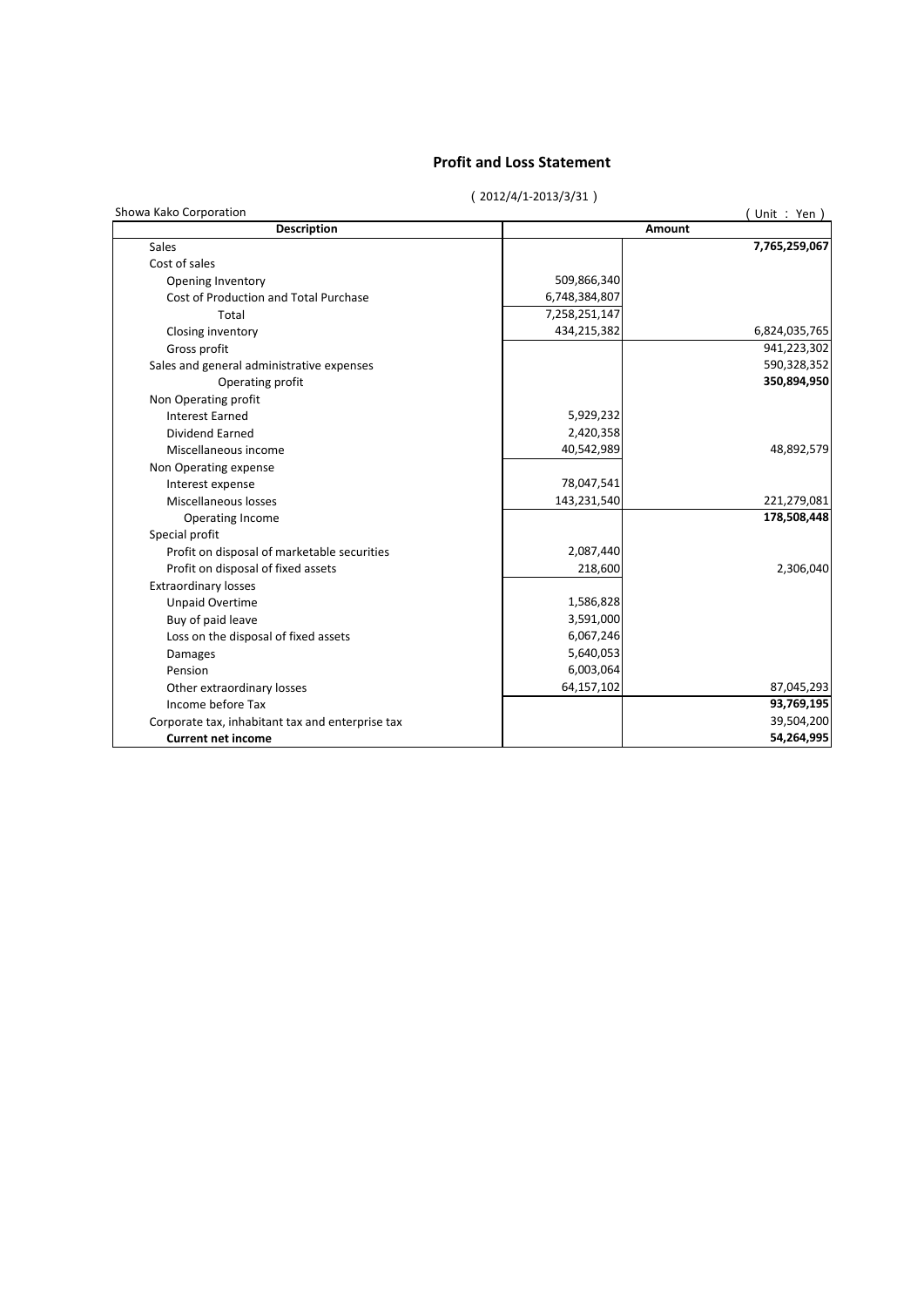| 1 Important accounting policies                                                                                                                                                                                                                                              |                                                                                      |                                                                                     |  |  |  |  |  |
|------------------------------------------------------------------------------------------------------------------------------------------------------------------------------------------------------------------------------------------------------------------------------|--------------------------------------------------------------------------------------|-------------------------------------------------------------------------------------|--|--|--|--|--|
| (1) The evaluation criteria and evaluation method of negotiable securities                                                                                                                                                                                                   |                                                                                      |                                                                                     |  |  |  |  |  |
| 1) Things with market value                                                                                                                                                                                                                                                  |                                                                                      | Cost of acquisition                                                                 |  |  |  |  |  |
| 2 Things without market value                                                                                                                                                                                                                                                |                                                                                      | Cost of acquisition                                                                 |  |  |  |  |  |
| (2) The evaluation criteria and the evaluation method of an inventory                                                                                                                                                                                                        |                                                                                      |                                                                                     |  |  |  |  |  |
| Cost method according to periodic average method                                                                                                                                                                                                                             |                                                                                      |                                                                                     |  |  |  |  |  |
| (3) The method of depreciation of deferred assets                                                                                                                                                                                                                            |                                                                                      |                                                                                     |  |  |  |  |  |
| Regarding the factory intensive development cost, will refund according to fixed amount method<br>in five years from the term ended 2011 March                                                                                                                               |                                                                                      |                                                                                     |  |  |  |  |  |
| (4) The method of depreciation of fixed assets                                                                                                                                                                                                                               |                                                                                      |                                                                                     |  |  |  |  |  |
| Tangible fixed assets<br>Constant percentage method by regulation of Corporation Tax Law<br>(For the building acquired on and after H10/04/01is fixed amount<br>method and new constant percentage method and new fixed amount<br>method for those acquired after H19/04/01) |                                                                                      |                                                                                     |  |  |  |  |  |
|                                                                                                                                                                                                                                                                              | Period of depreciation                                                               |                                                                                     |  |  |  |  |  |
|                                                                                                                                                                                                                                                                              | Building: 8 to 25 years                                                              |                                                                                     |  |  |  |  |  |
|                                                                                                                                                                                                                                                                              |                                                                                      | Building attached structure : 3 to 20 years                                         |  |  |  |  |  |
|                                                                                                                                                                                                                                                                              | Structure : 8 to 20 years                                                            |                                                                                     |  |  |  |  |  |
|                                                                                                                                                                                                                                                                              | Mechanical apparatus : 3 to 22 years<br>Furniture and fixtures : 2 to 20 years       |                                                                                     |  |  |  |  |  |
|                                                                                                                                                                                                                                                                              | Automotive equipment : 4 to 7 years                                                  |                                                                                     |  |  |  |  |  |
| Intangible fixed assets                                                                                                                                                                                                                                                      |                                                                                      | Fixed amount method by regulation of Corporation Tax Law                            |  |  |  |  |  |
| (5) Accounting treatment of derivatives                                                                                                                                                                                                                                      |                                                                                      |                                                                                     |  |  |  |  |  |
| Accounting treatment by a market method to be carried out                                                                                                                                                                                                                    |                                                                                      |                                                                                     |  |  |  |  |  |
| (6) The disposal method of a lease transaction                                                                                                                                                                                                                               |                                                                                      |                                                                                     |  |  |  |  |  |
| About the finance lease transactions of those other than what the ownership of leased property<br>transfers to a borrower, is based on accounting treatment according to the method related to<br>the usual lease transactions.                                              |                                                                                      |                                                                                     |  |  |  |  |  |
| (7) Definition for allowance of bad debt                                                                                                                                                                                                                                     |                                                                                      |                                                                                     |  |  |  |  |  |
|                                                                                                                                                                                                                                                                              | In order to prepare for the loss by the bad debt of a claim, the legal transfer rate |                                                                                     |  |  |  |  |  |
|                                                                                                                                                                                                                                                                              | according to regulation of Corporation Tax Law about a general claim to be allocated |                                                                                     |  |  |  |  |  |
| (8) Accounting treatment of a consumption tax etc.                                                                                                                                                                                                                           |                                                                                      |                                                                                     |  |  |  |  |  |
|                                                                                                                                                                                                                                                                              |                                                                                      | Accounting treatment of a consumption tax etc. is based on the tax excluded method. |  |  |  |  |  |
| 2 The notes about a statement of changes in net assets                                                                                                                                                                                                                       |                                                                                      |                                                                                     |  |  |  |  |  |
| (1) Items about issued stocks                                                                                                                                                                                                                                                |                                                                                      |                                                                                     |  |  |  |  |  |
| End of first half $\cdot \cdot \cdot 2,016,000$ Shares                                                                                                                                                                                                                       |                                                                                      |                                                                                     |  |  |  |  |  |
| End of current term $\cdot \cdot \cdot$ 2,016,000 Shares                                                                                                                                                                                                                     |                                                                                      |                                                                                     |  |  |  |  |  |
| (2) Number of Treasury shares at the end of the fiscal year<br>23,900 shares                                                                                                                                                                                                 |                                                                                      |                                                                                     |  |  |  |  |  |
|                                                                                                                                                                                                                                                                              |                                                                                      |                                                                                     |  |  |  |  |  |